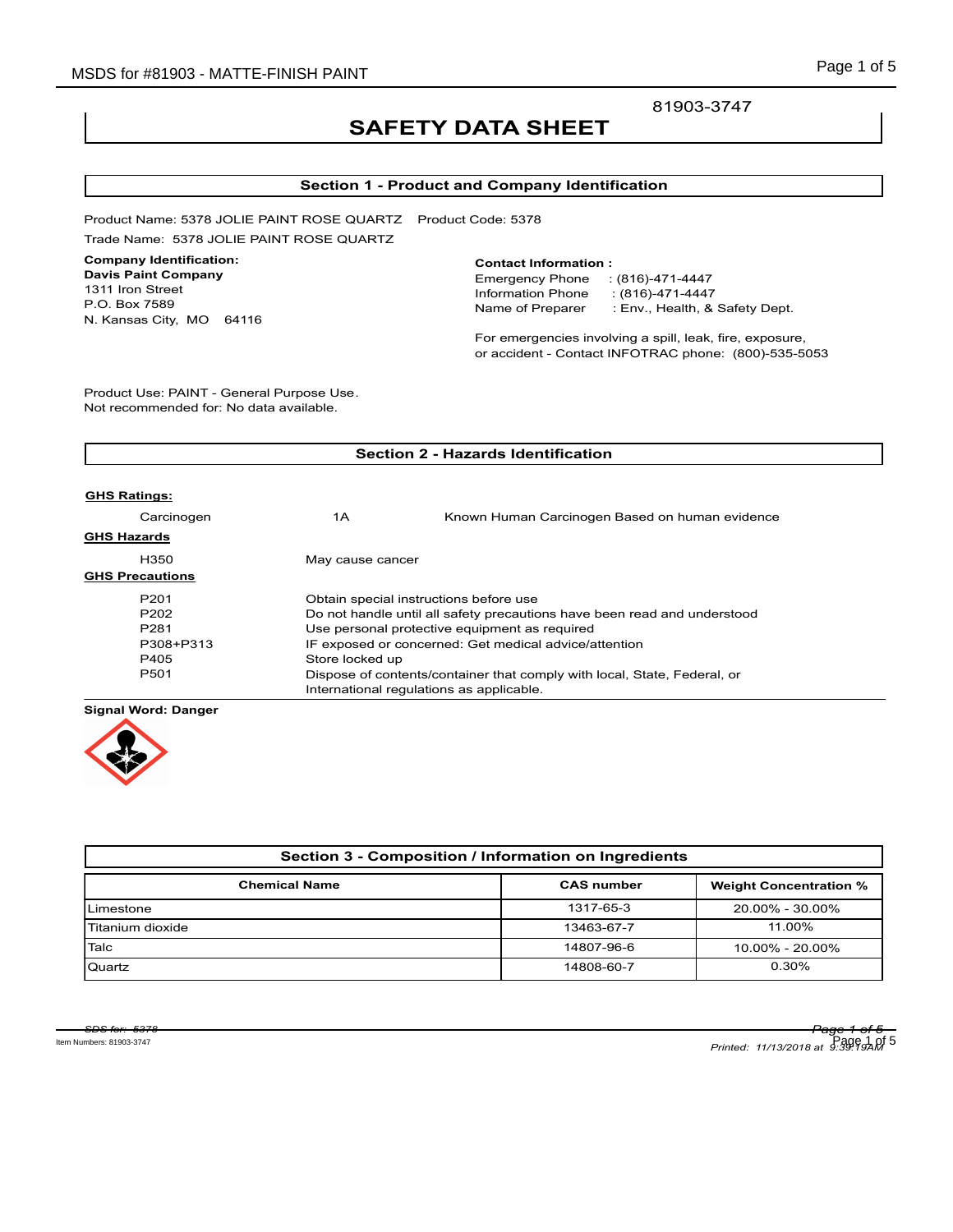#### **Section 4 - First Aid Measures**

#### **Inhalation:**

Remove to fresh air. Vapor or mist can cause headache, nausea, and irritation of the nose, throat and lungs, in a poorly ventilated area. If symptoms persist, seek medical attention.

#### **Eye contact:**

Direct contact may cause irritation. Remove contact lenses if necessary, and flush with plenty of clean water while holding eyelids open. Do not rub eyes. Get medical attention if irritation or symptoms persist.

# **Skin contact:**

Irritating to the skin on repeated or prolonged contact. Wash with plenty of soap and water. If irritation persists or a rash develops, seek medical attention.

#### **Ingestion:**

Can cause gastrointestinal irritation. If swallowed, wash mouth out with water. Do not induce vomiting unless directed by medical personnel. If large amounts are swollowed, give one or two glasses of water and seek medical attention.

#### **Notes to Physician:**

Treat symptomatically. Contact Poison Control Center if large quantities have been inhaled or ingested.

# **Section - 5 Fire Fighting Measures**

Flash Point: 100 C (212 F) LEL: UEL:

#### **Extinguishing media:**

Foam, CO2, Dry Chemical.

#### **Unusual Fire and Explosion Hazards:**

Closed containers exposed to extreme heat may rupture due to pressure buildup. Product generally will not burn but may spatter if temperature exceeds the boiling point of product.

### **Hazardous Combustion Products:**

Carbon monoxide, carbon dioxide, aldehydes, hydrocarbons, and other products of incomplete combustion.

#### **Firefighting Procedure:**

Firefighters should wear self contained breathing apparatus if material is involved in a general fire.

#### **Section 6 - Accidental Release Measures**

#### **Spill Leak / Procedures:**

Dike spill area. Ensure adaquate ventilation. Wear appropriate personal protective equipment.

#### **Enviromental Precautions:**

Prevent further leakage or spillage if safe to do so. Prevent product from entering drains. See section #12 for further Ecological information.

#### **Methods and Materials for Containment and Cleaning Up:**

Contain spillage. Then collect with inert absorbent materials. Dispose of in accordance with applicable regulations.

# **Section 7 - Handling and Storage**

#### **Handling Precautions:**

Do not use until all safety precautions have been read and understood. Use personal protection found in section 8.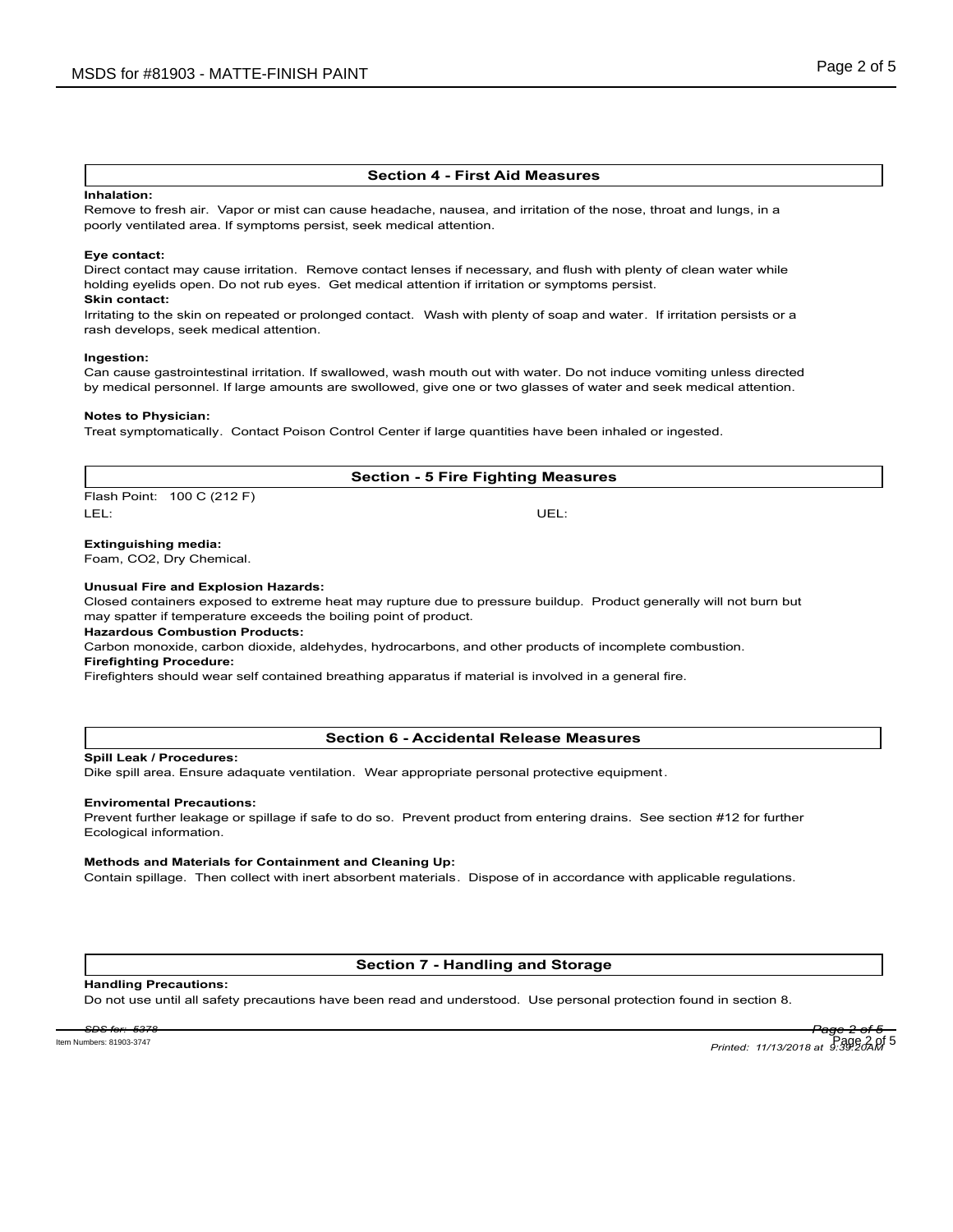Smoking, eating, or drinking should be prohibited in the application area.

**Storage Requirements:**

Keep containers closed and upright when not in use. Store in cool well ventilated areas away from heat and direct sunlight. Previously opened containers, carefully reseal. KEEP FROM FREEZING! Wash thoroughly after handling.

# **Section 8 - Exposure Control and Personal Protection**

#### **Engineering Controls:**

Provide general clean air dilution or local exhaust ventilation in volume and pattern to keep the air contaminant concentration below applicable exposure limits.

Provide readily accessible eye wash station.

Use of protective creams, head caps etc, is recommended.

# **Personal Protective Equipment**

#### **Respiratory Protection:**

Do not breathe vapors or mist. Wear an appropriate, properly fitted respirator (NIOSH approved) during the use of this product until vapor and mists are exhausted, unless air monitoring demonstrates vapor and mist levels are below applicable exposure limits.

#### **Skin and Body Protection:**

Use polyethylene gloves to avoid contact with product. Gloves must be impervious to soap and water. Wear suitable protective clothing.

#### **Eye Protection:**

Use safety eyewear with splash guards or side shields, or goggles.

# **Section 9 - Physical and Chemical Properties**

**Explosive Limits:**  $N/A$  **Partition coefficient (n-** No Data Found

**COATING VOC #/G** 0.000 **Odor** Mild

**Evaporation Rate** Slower than ether.

**octanol/water): Autoignition temperature:** N/A **Decomposition temperature:** No Data Found **Physical State** Liquid **Coating VOC g/L** 0.00 Vapor Pressure: 13.3 mmHg **Disk and Allen Contracts** Codor threshold: No Data Found **Vapor Density** Heavier than air. *pH***:** No Data Found **Specific Gravity** 1.54 **Melting point:** No Data Found **Freezing point:** No Data Found **Solubility: No Data Found Solubility: No Data Found Boiling range:** 100°C **Flash point (TCC):** 212°F,100°C Clear. **Appearance White, Colors and Flammability:** No Data Found **Viscosity** No Data Found

# **Section 10 - Stability and Reactivity**

#### **Conditions to Avoid:**

Excessive heat, poor ventilation, excessive aging. **Stability:**

# **STABLE**

**Materials to Avoid:** None known.

No Data Found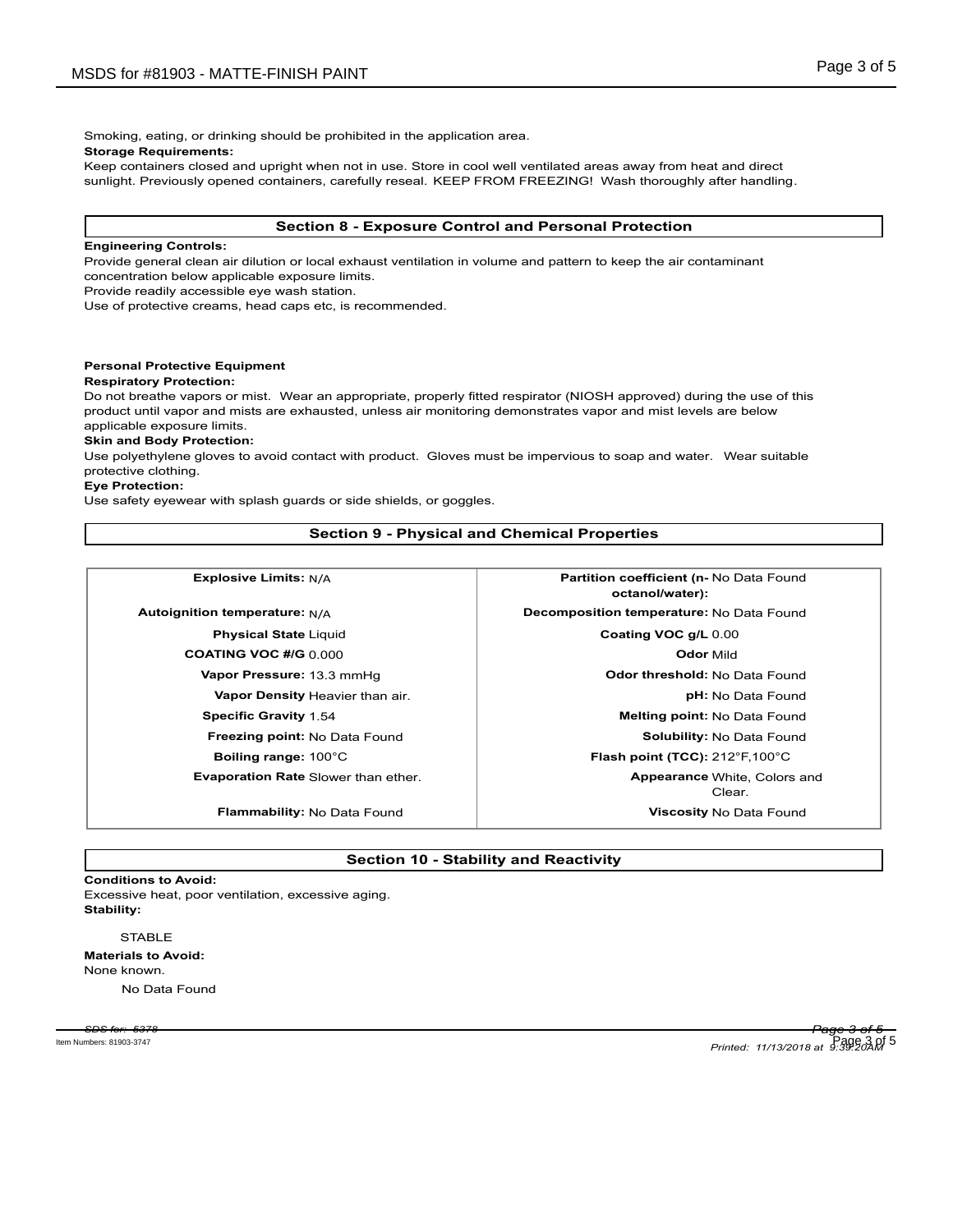#### **Hazardous Decomposition Products:**

Thermal decomposition or combustion can produce fumes of carbon monoxide and carbon dioxide.

No Data Found

Hazardous polymerization will not occur.

**Section 11 - Toxicological Information**

**Mixture Toxicity Component Toxicity**

Routes of Entry:

No Data Found

Exposure to this material may affect the following organs: Eyes Skin Cardiovascular System Respiratory System

**Effects of Overexposure**

**Acute and chronic effects from short and long term exposure:**

**Inhalation:** Vapor or mist can cause nausea, headache, and irritation of the nose, throat, and lungs .

**Eye contact:** Direct contact can cause irritation.

**Skin contact:** Irritating to the skin on repeated or prolonged contact.

**Ingestion:** If swallowed, can cause irritation, nausea or vomiting.

#### **Section 12 - Ecological Information**

Ecological information: No data found.

#### **Component Ecotoxicity**

Talc 96 Hr LC50 Brachydanio rerio: >100 g/L [semi-static]

#### **Section 13 - Disposal Considerations**

Collect absorbent/spilled liquid into metal containers. Dispose of inaccordance with local, state, and federal regulations. Do not incinerate closed containers. Incinerate in approved facility. Obey relevant laws.

#### **Section 14 - Transport Information**

# **Agency Proper Shipping Name UN Number Packing Group Hazard Class** NOT DOT REGULATED MATERIALS WATERBASED LATEX PAINT

#### **Section 15 - Regulatory Information**

This SDS has been compiled in accordance with Appendix D of OSHA Hazcom 2012. **State of California Safe Drinking Water and Toxic Enforcement Act of 1986 (Proposition 65)**: WARNING! This product contains the following chemicals which are listed by the State of California as carcinogenic or a reproductive toxin:

14808-60-7 Quartz Carcinogen 13463-67-7 Titanium dioxide Carcinogen

SARA 313 Reportable Components:

- None

**Country Country Regulation Regulation Country All Components Listed** 

*SDS for: 5378 Page 4 of 5 Printed: 11/13/2018 at 9:39:20AM* Item Numbers: 81903-3747 Page 4 of 5